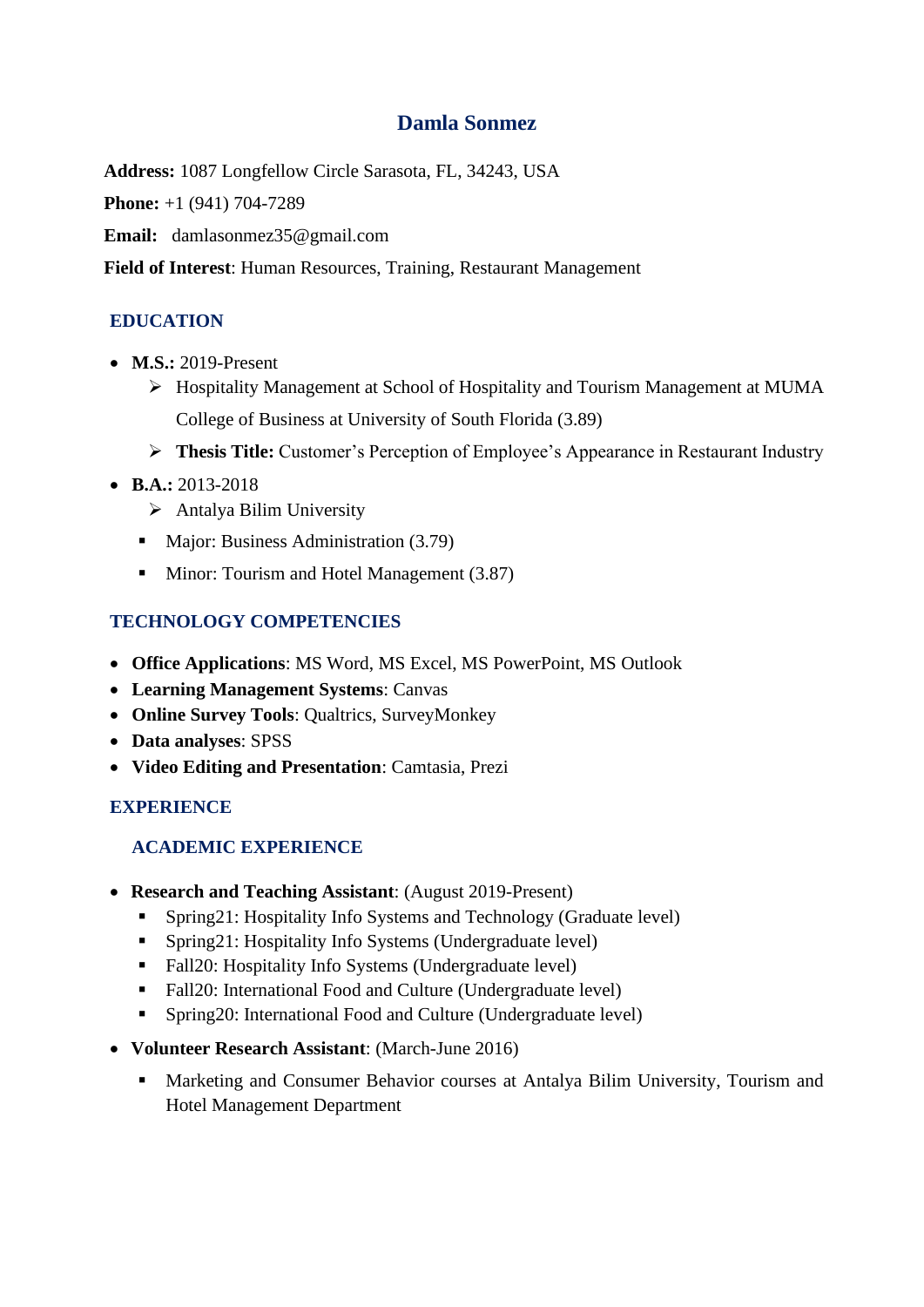### **WORK EXPERIENCE**

- **Corporate Development Executive** (March 2019-July 2019)
	- Paloma Hotels, Antalya, Turkey
- **Training and Development Executive** (September 2018-January 2019) Barut Hotels, Antalya, Turkey
- **CRM Expert** (July 2018-September 2018) HOTECH, Antalya, Turkey
- **Management Shadowing** Human Resources (February 2018-June 2018) Barut Hotels, Antalya, Turkey
- **Human Resources Officer** (June 2017-August 2017) Akra Hotel, Antalya, Turkey
- **Team-member in Food & Beverage and Guest Relations Dep.** (June 2010-August 2010) Rixos Hotel, Antalya, Turkey

# **HONORS & AWARDS**

- **High Honor Student Certificate**, Business Administration, Antalya Bilim University
- **1st place** in Antalya Bilim University Undergraduate Research Fair with one of her classmates as a two-member team. Research topic: "People's perception on our lifestyle choices: Tattoo and Headscarf", under the supervision of Dr. Vivienne J. Wildes (Ph.D. Man-Environmental Relations, The Pennsylvania State University, 2000).

# **SCHOLARSHIP**

- Full Scholarship from University of South Florida (2019-2021).
- Full Scholarship from Antalya Bilim University (2015-2018).

# **REFEREED PUBLICATIONS IN CONFERENCE PROCEEDINGS**

- Gunduz Songur, A., Cobanoglu, C. **Sonmez, D.,** & Moreo, P. (2020). Why Restaurants Fail? A Qualitative Study for Success Factors. Graduate Education and Graduate Student Research Conference in Hospitality and Tourism. Las Vegas, Nevada, January 3-5, 2020.
- **Sonmez, D., & Talay, I. (2018). Trainee/applicant analysis for practical training programs** with career management at large-scale hotel chains. 3rd Intl Conference on Innovation and Global Issues in Social Sciences, Antalya, Turkey, April 26-29, 2018.
- **Sonmez, D**., & Talay, I. (2018). Workforce planning for practical training programs in the hospitality industry via multi–criteria decision making and attrition. 5th Intl Conference on Social Sciences and Education Research, Antalya, Turkey, April 20-22, 2018.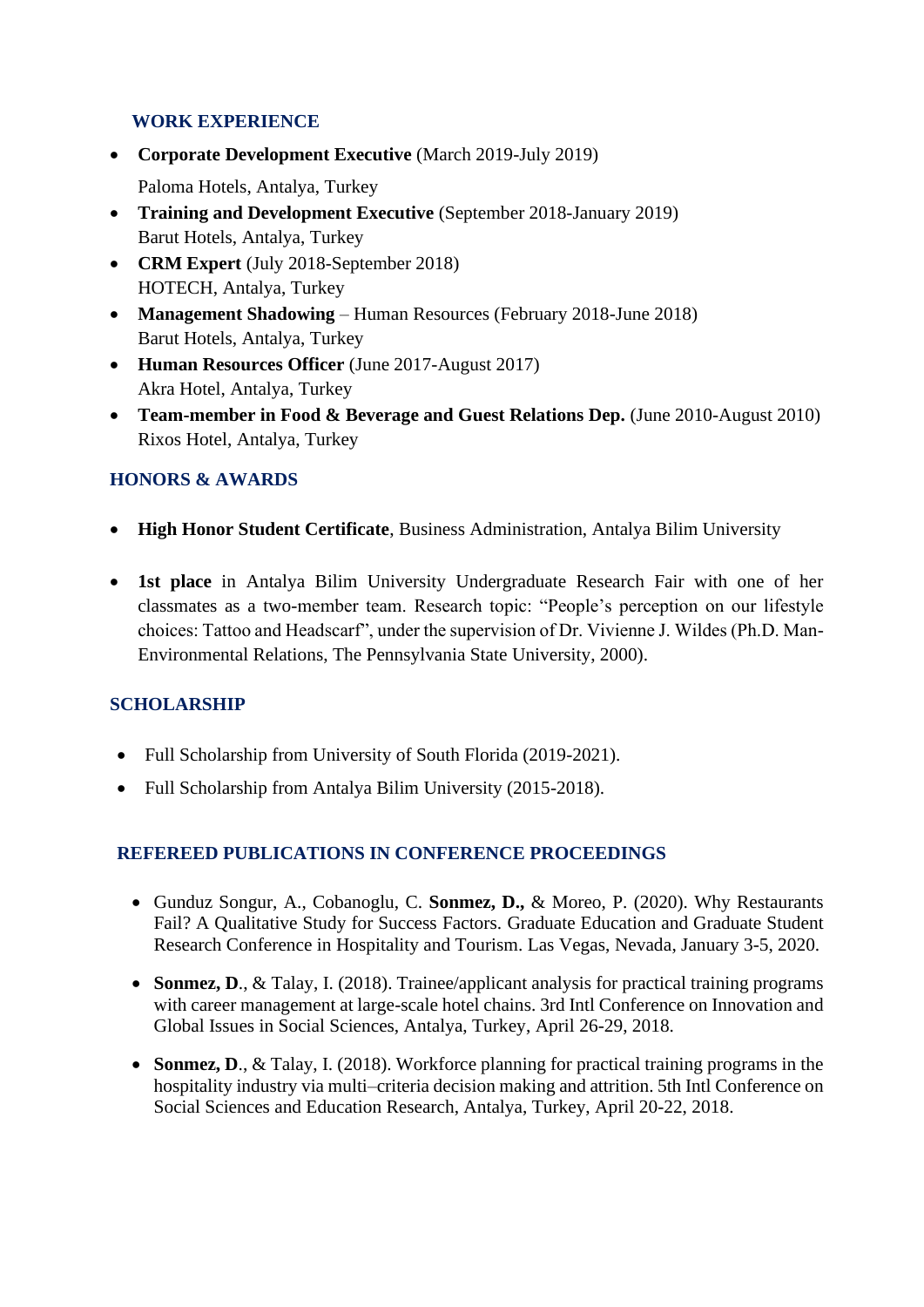#### **Under Review**

• **Sonmez, D.,** & Wildes, V. (2021). The Headscarf: A study on the perception of headscarves in Turkey. Southeastern, Central and South American Federation (SECSA) 2020 Conference (submitted in December 2020).

### **REFEREED JOURNAL ARTICLES & RESEARCH NOTES**

#### **Work in Progress**

• **Sonmez, D.,** Liu L., & Mistry, T. (2021). Recruitment Issues in the Hospitality Industry. Journal of Hospitality and Tourism Cases (second round).

#### **SERVICE**

### **ACADEMIC SERVICE**

- May 11-13, 2021 **Conference Organization Committee Member** Global Conference on Services and Retail Management (GLOSERV 2021) (online)
- September 30, October 3, 2019 **Conference Organization Committee Member** GLOBE Conference, Istanbul, Turkey
- April 22, 2019 **Think-Tank Organization Committee Member** Think tank about the All-inclusive resort system, Antalya, Turkey

# **PROFESSIONAL MEMBERSHIPS**

- **President,** the Hospitality Financial and Technology Professionals (HFTP) Association at USF (2020-Present)
- **Member,** Association of North America Higher Education International ANAHEI (2019- Present)